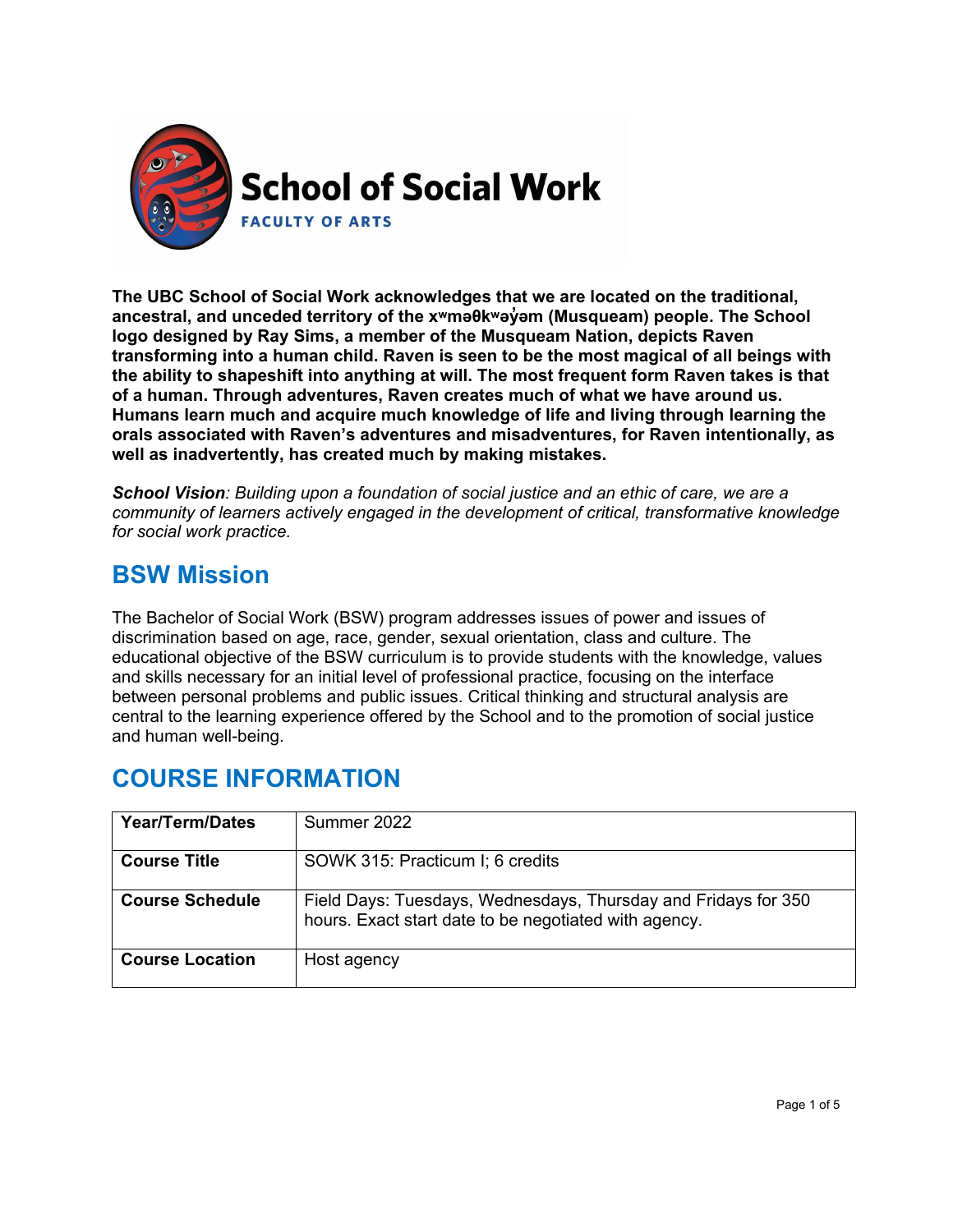| <b>Instructor</b> | <b>Office</b><br>Location | <b>Office Phone</b> | <b>Email Address</b> | <b>Office Hours</b>                            |
|-------------------|---------------------------|---------------------|----------------------|------------------------------------------------|
| Nadia Kyba        | n/a                       | 604.788.3547        | nkyba@mail.ubc.ca    | Before or after seminars<br>and by appointment |

# **Prerequisite and/or Corequisite**

This course has no prerequisites.

# **Course Description**

The purpose of SOWK 315 is to learn the core elements of social work, with a focus on macro social work practice and social justice. All students will be placed in a community agency and will contribute to community priorities and the amelioration of complex community-based challenges. The practicum experience will also support the development of competencies necessary for generalist social work practice.

# **Learning Outcomes**

The 9 core learning objectives for students found in the Canadian Association of Social Work Education (CASWE) Council on Accreditation Standards (page 10) form the basis for evaluation in all programs.

Specifics will vary according to the student's program (third year or fourth year BSW, MSW), personally identified learning goals, specific placement, and agency, within the 9 areas highlighted below.

- 1. Identify as a professional social worker and adopt a value perspective of the social work profession.
- 2. Adhere to social work values and ethics in professional practice.
- 3. Promote human rights and social justice.
- 4. Support and enhance diversity by addressing structural sources of inequity.
- 5. Employ critical thinking in professional practice.
- 6. Engage in research.
- 7. Participate in policy analysis and development.
- 8. Engage in organizational and societal systems change through professional practice.
- 9. Engage with individuals, families, groups, and communities through professional practice.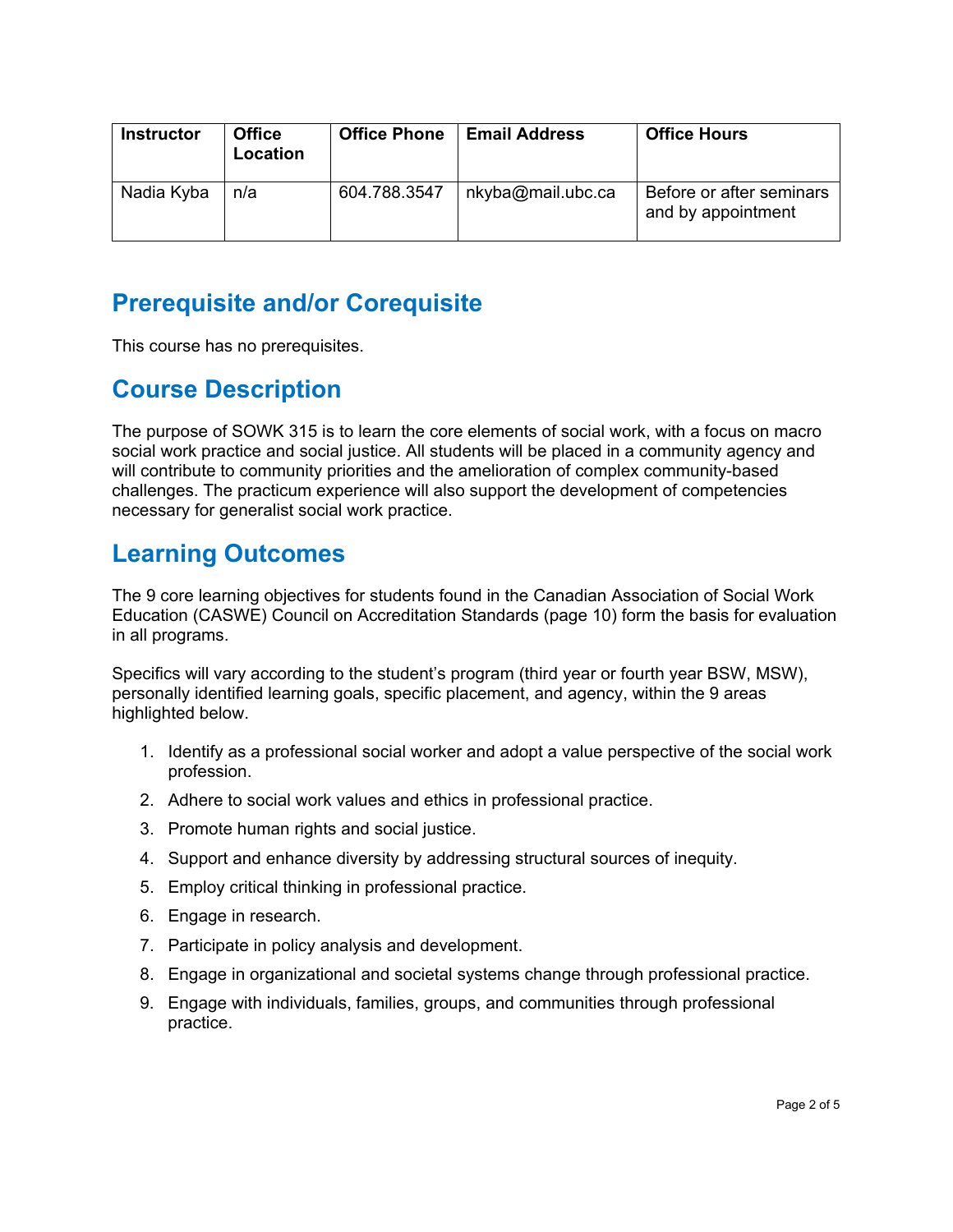Four key areas guide the development of learning objectives and learning activities for field placements: (1) Placement context, (2) Placement content, (3) Personal and professional development and (4) Agency expectations. These key areas align with the above CASWE learning objectives.

### **Course Evaluation**

Students, in conjunction with their field instructor will post the learning activities that will meet the learning objectives outlined on the Intern Placement Tracking platform (IPT). These learning objectives and outlined evidence of achievement form the basis for evaluation throughout the practicum experience.

Evaluations of learning objectives and evidence of achievement are completed formally by the field instructor and student twice during the practicum. The field instructor and student will complete the Midterm Performance Evaluation form prior to the completion of approximately one-half the hours of the placement and 'sign' the form, which will then be reviewed and signed by the faculty liaison. The Final Performance Evaluation Form will similarly be completed within one week of the completion of the required hours. The hours tally sheet should be completed daily, and 'signed' at the completion of practicum by the student, the field supervisor, and the faculty liaison.

The faculty liaison will meet with the student and field instructor two times (virtually) during the practicum. The specific times will be mutually negotiated, but usually at the beginning and middle of practicum. A final meeting will be scheduled on an as needed basis.

SOWK 315 is graded as a Pass or Fail. The faculty liaison assigns the standing, taking into consideration the field instructor's evaluation and recommendation. A grade will only be submitted when all assignments, evaluations and hours tally sheets have been signed off by the student, the field instructor, and the faculty liaison.

# **Course Schedule and Attendance**

UBC School of Social Work requires students to complete 350 hours for their 3rd year placement and 378 hours for their 4th year placement, to meet the requirement of the Canadian Association for Social Work Education (CASWE) of 700 minimum hours of practicum for the BSW degree. The UBC School of Social Work wants students to have a robust field learning experience and therefore we are aiming for students to complete the full 350 hours unless prevented from doing so by public health issues related to COVID-19. Please plan to complete 350 hours in your practicum unless otherwise discussed with your Faculty Liaison. Full and consistent attendance is required in practicum based on the hours the agency is open, and the required number of hours per day as set and as negotiated with the field instructor.

Practicum days are Tuesday to Friday.

Page 3 of 5 Students are allowed one day per term for illness without a make-up requirement. In those circumstances, the student must notify the field supervisor, or designate, as soon as possible. If further leave time is required, both the faculty liaison and the field supervisor must be notified, and hours made up. For an extension of deadline, all parties must agree to a make-up arrangement, including a new deadline. Time taken off for personal reasons must be approved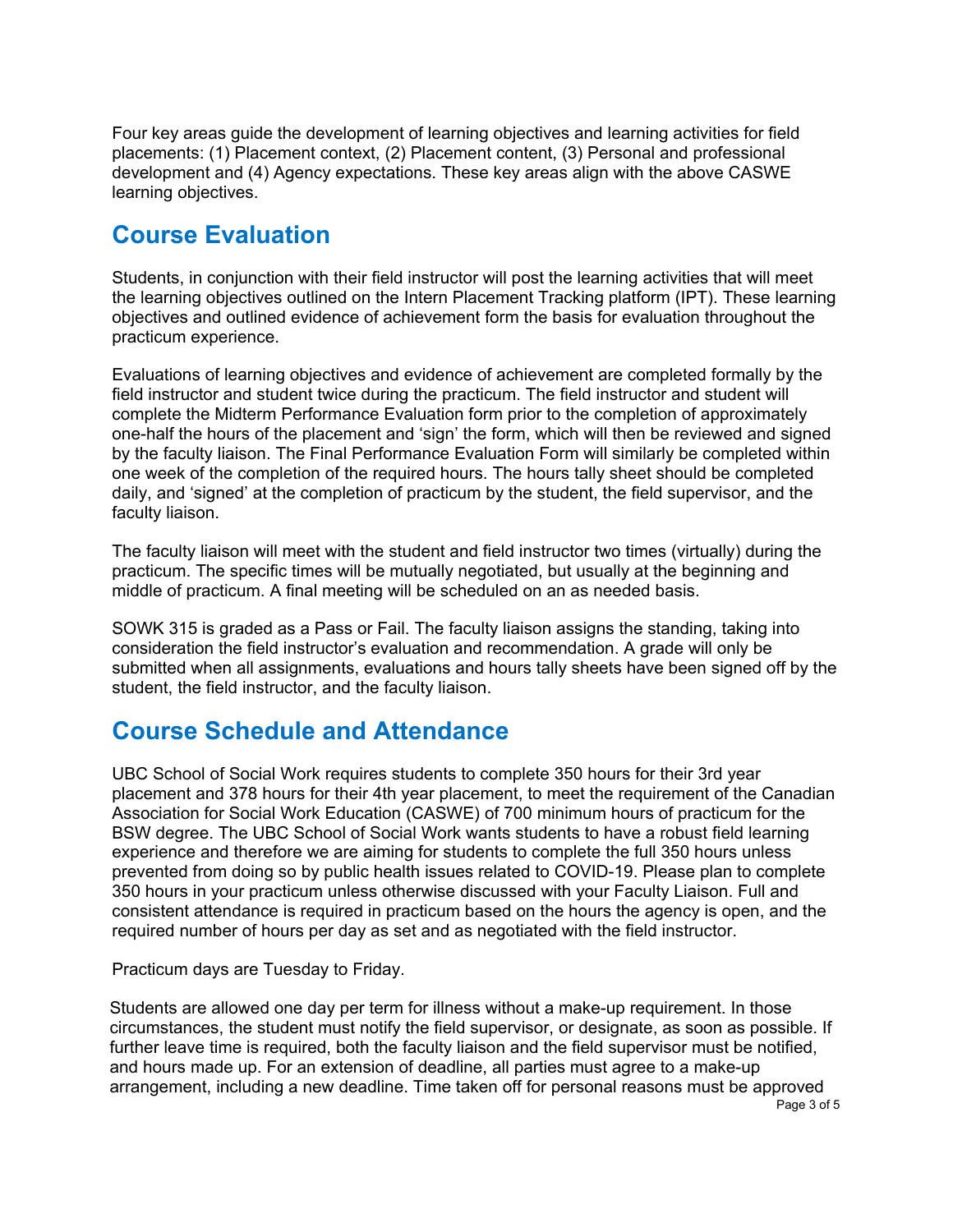by the field supervisor and faculty liaison and no credit for hours will be received.

# **SCHOOL/COURSE POLICIES**

**COVID-19 Safety:** You are required to follow to the Covid-19 Safety protocols at your practicum site.

### **If you are sick, it is important that you stay home.**

#### **If you miss practicum because of illness:**

- Notify your Field Instructor.
- Notify your Faculty Liaison.
- If your practicum site is impacted by covid and it impacts your ability to complete practicum hours, please contact your faculty liaison to discuss how to move forward

# **University Policies**

**Accommodations for Students with Disabilities:** The University will provide academic accommodation to students with disabilities in accordance with the British Columbia *Human Rights Code*, R.S.B.C. 1996, c. 210 and the *Canadian Charter of Rights and Freedoms*, Part I of the *Constitution Act, 1982*, being Schedule B to the *Canada Act 1982* (U.K.), 1982, c. 11. Provision of academic accommodation shall not lower the academic standards of the University. Academic accommodation shall not remove the need for evaluation and the need to meet essential learning outcomes.

Students with a disability who wish to have an accommodations in their field education experience need to contact Centre for [Accessibility](http://www.students.ubc.ca/about-student-services/centre-for-accessibility) without delay (see UBC [Policy](http://www.universitycounsel.ubc.ca/policies/policy73.pdf) LR7) and notify their field education co-ordinator.

**Support:** UBC provides resources to support student learning and to maintain healthy lifestyles but recognizes that sometimes crises arise and so there are additional resources to access including those for survivors of sexual violence. UBC values respect for the person and ideas of all members of the academic community. Harassment and discrimination are not tolerated nor is suppression of academic freedom. UBC provides appropriate accommodation for students with disabilities and for religious observances. UBC values academic honesty and students are expected to acknowledge the ideas generated by others and to uphold the highest academic standards in all of their actions.

Details of the policies and how to access support are available at: <https://senate.ubc.ca/policies-resources-support-student-success>

During the term, I will do my best to offer support if I am concerned about your academic performance or wellbeing. I also encourage you to contact me or your academic advisor if you need assistance. In addition, I may identify concerns using the UBC [Early Alert](http://earlyalert.ubc.ca/) system which provides students with the earliest possible connection to resources like academic advising, financial advising, counseling, or other support services to help you get back on track. Any information transmitted through early alert is treated as confidential (see earlyalert.ubc.ca).